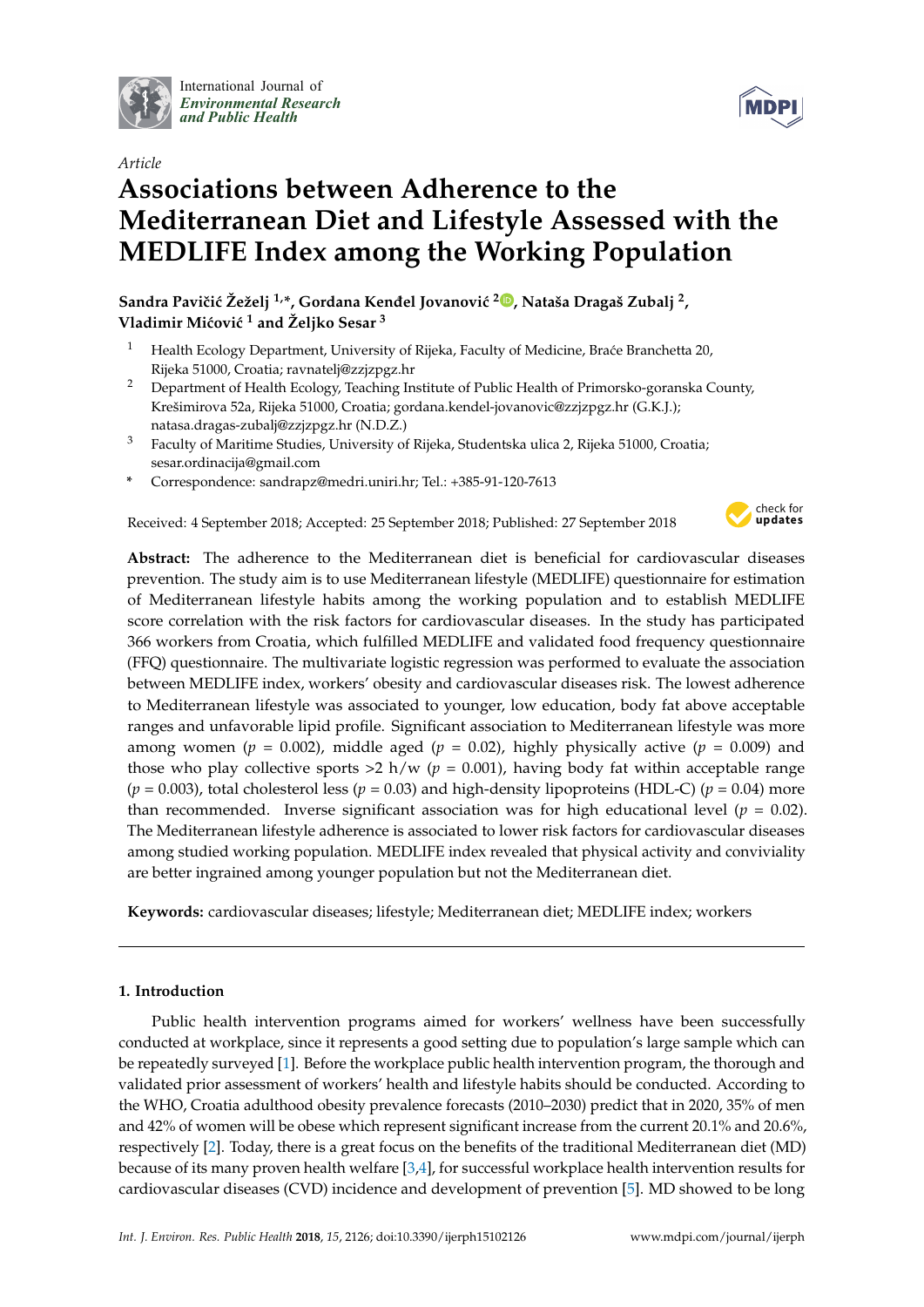adhered to and more appealing than other dietary choices [\[6\]](#page-9-5). Other lifestyle behavior's like physical activity and some psychosocial determinants, particularly job stress, unhealthy or insufficient resting time, depression or anxiety [\[7\]](#page-9-6) influence the workers' illness. Croatia is one of seven countries that have nominated Mediterranean diet for inscription on the Representative List of the Intangible Cultural Heritage of Humanity at UNESCO (No. 00884) in 2013, so it is necessary to evaluate the MD existence and to monitor MD pattern changes in Croatia [\[8\]](#page-9-7). Besides that, it is valuable to evaluate Mediterranean lifestyle, since it has significant influence on health [\[9\]](#page-9-8) and it represents a significant part and heritage of Croatian coastal region, even though it has not been evaluated yet. Recently, Spanish investigators designed, developed and validated a questionnaire that can determine individual's adherence to the Mediterranean lifestyle by the diet and physical activity patterns assessment called MEDLIFE [\[10\]](#page-9-9), which also includes social interactions typical for Mediterranean lifestyle, such as sociability, siesta, cultural and gastronomic factors. MEDLIFE questionnaire could successfully estimate all lifestyle behaviors and could be used in epidemiological and clinical studies as a valid instrument to measure Mediterranean lifestyle adherence [\[10\]](#page-9-9). No previous studies, besides Spain study of MEDLIFE authors [\[10\]](#page-9-9), have used MEDLIFE index in assessing Mediterranean diet and lifestyle. Croatia has been classified as a country with high risk for CVD [\[11\]](#page-9-10), and CVD mortality rates are almost twice as high as the EU average, which points to the possible shortcomings in health care delivery and public health interventions [\[12\]](#page-9-11).

The aim of this study is to use MEDLIFE questionnaire for estimation of Mediterranean lifestyle habits of workers of Primorsko-goranska County in Croatia. The goal is to establish the correlation of the MEDLIFE score with the risk factors for CVD among the working population.

### **2. Materials and Methods**

#### *2.1. Study Participants*

The study population consisted of 366 workers, out of 547 employed at oil and gas company, with sedentary type of occupations. They approved to participate after the presentation of the public health intervention program for improving lifestyle habits by diet and physical activity, organized by the Teaching Institute of Public Health of Primorsko-goranska County. The study was previously approved by the Teaching Institute of Public Health of Primorsko-goranska County Ethical committee. Workers filled out the whole questionnaire, done health examination and entered in the study after having filled out the written informed consent.

#### *2.2. Participants' Anthropometric and Cardiovascular Disease Variables*

The health examination included body anthropometric and composition measurements and blood sample for lipid profile assessment. Workers' body weight and composition (fat mass, lean mass and bone mass) was measured by using the electronic scale (Tanita BC-544®, Tokyo, Japan). Height was measured by the mechanical stadiometer platform (Seca® 274, Hamburg, Germany). Body mass index (BMI) was calculated as the body weight in kilograms divided by the square of height in meters. Workers' waist circumferences (WC) measurements to the nearest 0.1 cm were measured with non-elastic tape. Blood samples were collected in the morning by experienced nurse after at least 12 h fasting and analyzed within one day after sampling. Lipid profile included levels of triglycerides (TG), total cholesterol, cholesterol linked to high-density lipoproteins (HDL-C) and it was analyzed using spectrophotometric methods. The fraction of cholesterol linked to low-density lipoproteins (LDL-C) was calculated using the Friedewald equation [\[13\]](#page-9-12). Workers were classified according to recommended classification of BMI, WC and lipid profile regarding European Guidelines on cardiovascular disease prevention in clinical practice [\[14\]](#page-9-13) into within and above recommendations. Also, workers were classified by lower and upper end of acceptable body fat, sex and age range for adults older than 18 years [\[15\]](#page-9-14) into within and above acceptable range.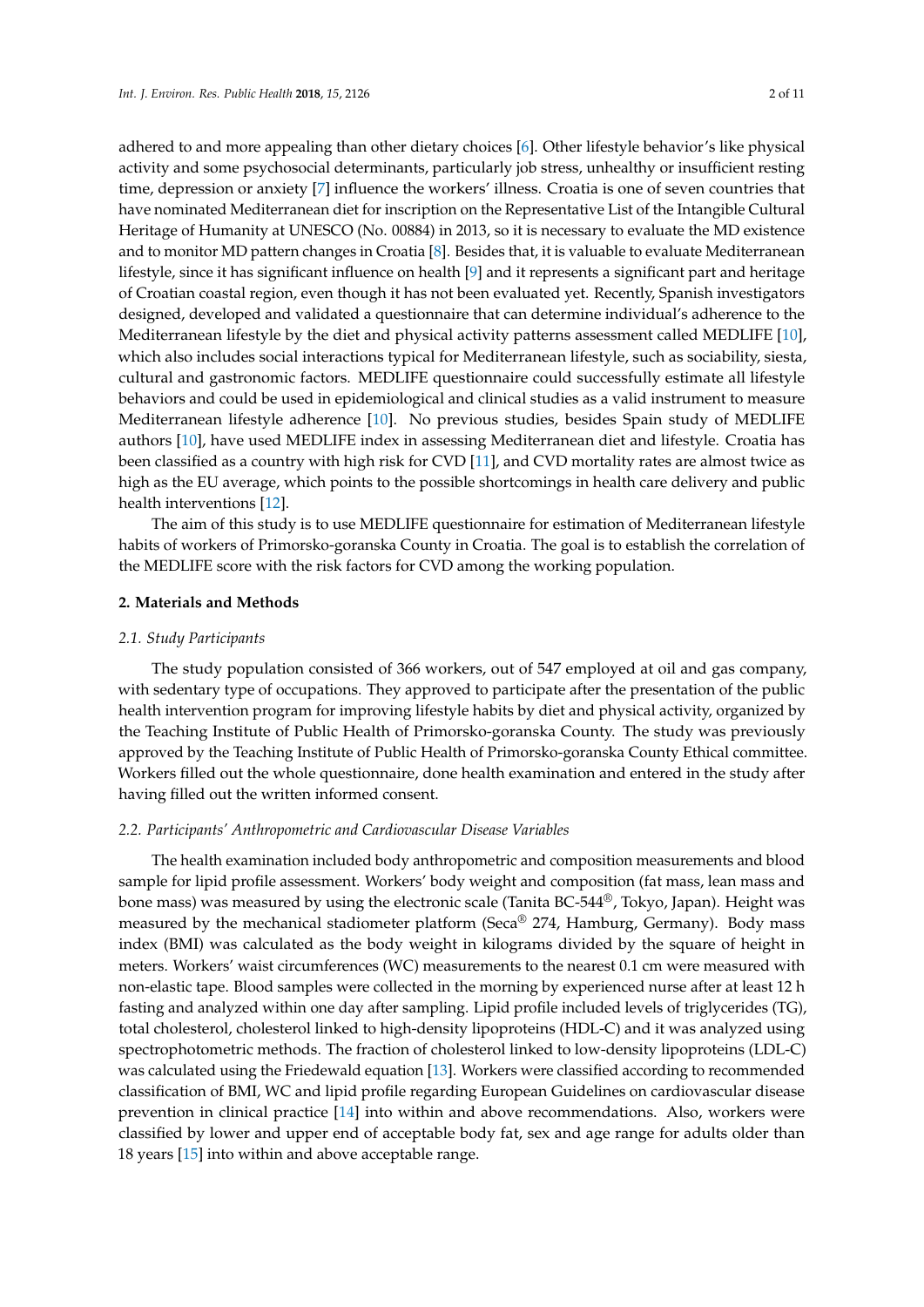#### *2.3. The Questionnaire*

The study questionnaire was divided in two parts and designed according to MEDLIFE questionnaire. The first part contained sociodemographic questions about age, sex, education level based on the finished school, physical activity, leisure lifestyle and particular dietary habits. Physical activity habits were estimated using International Physical Activity Questionnaire (IPAQ) [\[16\]](#page-9-15). Leisure lifestyle habits were estimated from questions on time spent sitting  $(h/d)$ , screen watching (TV, video, computer)  $(h/d)$ , sleeping  $(h/d)$ , napping (siesta)  $(h/d)$  and socializing with friends  $(h/d)$ , according to weekdays and weekends. In addition, participants were asked about dietary supplements and medications consumption, about particular dietary habits like nibbling between meals, adding salt and sugar to meals and beverages and their preferences regarding whole grain products.

#### *2.4. Dietary Assessment*

Dietary intakes and habits were assessed in the second part of the questionnaire, i.e., validated FFQ for Mediterranean diet-based populations [\[17\]](#page-10-0), which were adapted and used for the diet evaluation of Croatian students [\[18\]](#page-10-1) and women population [\[19\]](#page-10-2). By the registered nutritionist assistance, the participants have noted their usual consumption frequency of 97 offered foods over the preceding year, considering seasonal variations, in the offered choices from the options 'never' to 'more than three times a day'. For each food offered, the serving sizes were specified as small, medium and large which was accompanied by photos.

#### *2.5. Mediterranean Lifestyle (MEDLIFE) Index*

The principles of the Mediterranean Diet Pyramid: a lifestyle for today, that proposed by the Spanish Mediterranean Diet Foundation, was the basis for the MEDLIFE index design [\[20\]](#page-10-3). A total of twenty-eight items of MEDLIFE index, divided in three blocks, interpreted the MD pyramid and scored each item with 0 or 1 [\[10\]](#page-9-9). First MEDLIFE block evaluates fifteen items on food consumption frequency in the offered servings, while the second block evaluates seven items on Mediterranean dietary habits. The third block evaluates six items on physical activity, rest, social habits and conviviality. Overall MEDLIFE index scored from 0 which signified as worst, to 28 designated as best. According to provided MEDLIFE index scores of the participants, they were divided into working groups for lifestyle, diet and physical activity improvements based on education intervention and counselling by the specialists of the Teaching Institute of Public Health of Primorsko-goranska County.

#### *2.6. Statistical Analysis*

Differences in continuous variables between MEDLIFE index subgroups among men and women separately were evaluated with the Student's *t*-test and ANOVA analyses for normally distributed variables, while for the non-parametric variables were used the Mann-Whitney test and Kruskal-Wallis test. Frequencies are presented as absolute numbers and percentages, while the continuous variables are presented as means and standard deviations. To assess the association between individual MEDLIFE component score to total MEDLIFE index the chi-square test was used for nominal variables. Each participants' MEDLIFE components was tested for association to their overall MEDLIFE index with Spearman rank correlation. Based on the obtained adherence score for characteristics, nutrition and lifestyle of each participant, they were divided into quartiles. The multivariate logistic regression, after adjustment for age, sex, smoking and physical activity, was performed to evaluate the association between workers' characteristics with adherence to MD and lifestyle considered as highest quartile of MEDLIFE score, meaning high adherence to Mediterranean lifestyle. All statistical tests were made for 2-tailed hypotheses and  $p < 0.05$  was regarded as statistically significant. All statistical analyses were conducted using software system Statistica, version 13, (TIBCO Software Inc., Palo Alto, CA, USA, 2017).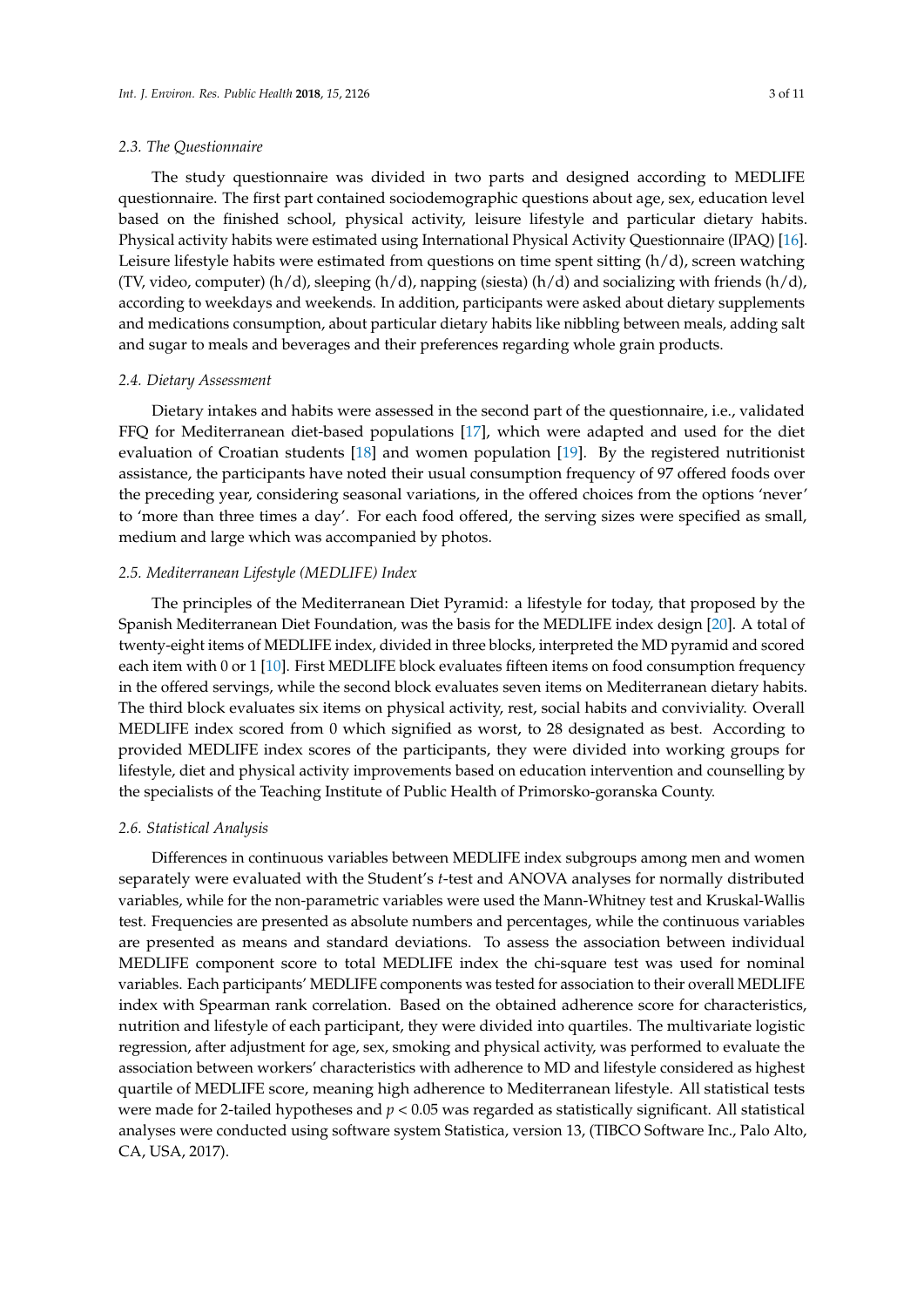# **3. Results**

In study participated almost equally men (48.4%) and women (51.6%), where women had significantly slightly better adherence score than men (14.5 and 13.1 respectively;  $p = 0.002$ ) (Table [1\)](#page-3-0).

<span id="page-3-0"></span>**Table 1.** Mediterranean Lifestyle adherence assessed by MEDLIFE of 366 participants across their characteristics.

| Characteristics                 | $n\ (\%)$  | Total Mean (SD) | Medlife Mean (SD) | $\boldsymbol{p}$ |
|---------------------------------|------------|-----------------|-------------------|------------------|
| Sex                             |            |                 |                   |                  |
| Men                             | 177 (48.4) |                 | 13.1(2.8)         |                  |
| Women                           | 189 (51.6) |                 | 14.5(2.5)         | $0.002*$         |
| Age (years)                     |            | 37.2 (8.6)      |                   |                  |
| Age groups <30 years            | 93 (25.4)  | 26.8(1.4)       | 13.0(2.3)         |                  |
| 30–39 years                     | 141 (38.5) | 35.1(2.5)       | 14.0(2.6)         |                  |
| $40 - 49$ years                 | 87 (23.8)  | 44.0 (2.7)      | 14.5(2.2)         | $0.04*$          |
| $\geq$ 50 years                 | 45 (12.3)  | 52.3 (1.9)      | 13.7(2.3)         |                  |
| <b>Education</b> level          |            |                 |                   |                  |
| Low                             | 21(5.7)    |                 | 11.7(2.6)         |                  |
| Medium                          | 39 (10.7)  |                 | 14.5(2.9)         | 0.22             |
| High                            | 306 (83.6) |                 | 13.9(2.3)         |                  |
| Smoking habits                  |            |                 |                   |                  |
| Never                           | 183(50.0)  |                 | 14.1(2.2)         |                  |
| Former                          | 75(20.5)   |                 | 14.2(2.5)         | 0.10             |
| Current                         | 108 (29.5) |                 | 13.2(2.7)         |                  |
| Physical activity (MET- $h/w$ ) |            | 42.5(10.0)      |                   |                  |
| Low                             | 105(28.7)  | 36.8 (11.8)     | 13.1(2.5)         |                  |
| Medium                          | 183(50.0)  | 43.4(6.6)       | 13.7(2.0)         | $0.03*$          |
| High                            | 78 (21.3)  | 48.2 (10.3)     | 15.1(2.9)         |                  |
| BMI $(kg/m^2)$                  |            | 24.7 (3.0)      |                   |                  |
| Normal weight                   | 165(45.1)  | 22.0(1.9)       | 14.8(2.6)         |                  |
| Overweight                      | 189 (51.6) | 26.6 (1.3)      | 13.0(2.1)         | $0.001*$         |
| Obese                           | 12(3.3)    | 31.3(0.2)       | 13.3(0.8)         |                  |
| $WC$ (cm)                       |            | 84.0 (9.2)      |                   |                  |
| $<94$ men; $\geq 80$ women      | 264 (72.1) | 81.0 (7.4)      | 14.0(2.4)         |                  |
| $>94$ men; $>80$ women          | 102 (27.9) | 91.7(9.1)       | 13.3(2.5)         | 0.44             |
| Body fat $(\% )$                |            | 24.9 (6.7)      |                   |                  |
| within acceptable range         | 90 (24.6)  | 18.2(3.7)       | 15.0(3.0)         |                  |
| >acceptable range               | 276 (75.4) | 27.0 (6.1)      | 13.4(2.1)         | $0.02*$          |
| Cholesterol (mmol/L)            |            | 5.6(1.0)        |                   |                  |
| $< 5.0$ mmol/L                  | 117 (31.9) | 4.5(0.3)        | 14.6(3.0)         |                  |
| $>5.0$ mmol/L                   | 249 (68.1) | 6.1(0.7)        | 13.5(2.1)         | 0.19             |
| $HDL-C$ (mmol/L)                |            | 1.5(0.3)        |                   |                  |
| $>1.0$ mmol/L men;              |            |                 |                   |                  |
| $\geq$ 1.2 mmol/L women         | 357 (97.5) | 1.6(0.3)        | 13.9(2.4)         | $0.02*$          |
| $<$ 1.0 mmol/L men;             |            |                 |                   |                  |
| <1.2 mmol/L women               | 18(2.5)    | 0.9(0.2)        | 11.0(0.9)         |                  |
| $LDL-C (mmol/L)$                |            | 3.4(0.9)        |                   |                  |
| $<$ 3.0 mmol/L                  | 138 (37.7) | 2.5(0.3)        | 14.3(2.9)         |                  |
| $\geq$ 3.0 mmol/L               | 228 (62.3) | 4.0(0.6)        | 13.5(2.1)         | 0.33             |
| $TG \, (mmol/L)$                |            | 1.4(0.7)        |                   |                  |
| $<$ 1.7 mmol/L                  | 270 (73.8) | 1.0(0.3)        | 14.0(2.3)         |                  |
| $>1.7$ mmol/L                   | 96(26.2)   | 2.4(0.5)        | 13.4(2.8)         | 0.34             |

\* *p* < 0.05. MET, metabolic equivalent of task; BMI, body mass index; WC, waist circumference; HDL-C, cholesterol linked to high-density lipoproteins; LDL-C, cholesterol linked to low-density lipoproteins; TG, triglycerides.

Significantly better adherence score was noticed among middle age participants ( $p = 0.04$ ), while younger participants had the worst MEDLIFE score. There was a significantly better score among highly physically active participants ( $p = 0.03$ ), those with normal weight ( $p = 0.001$ ), with body fat within acceptable range ( $p = 0.02$ ) and among those with recommended HDL-C level ( $p = 0.02$ ).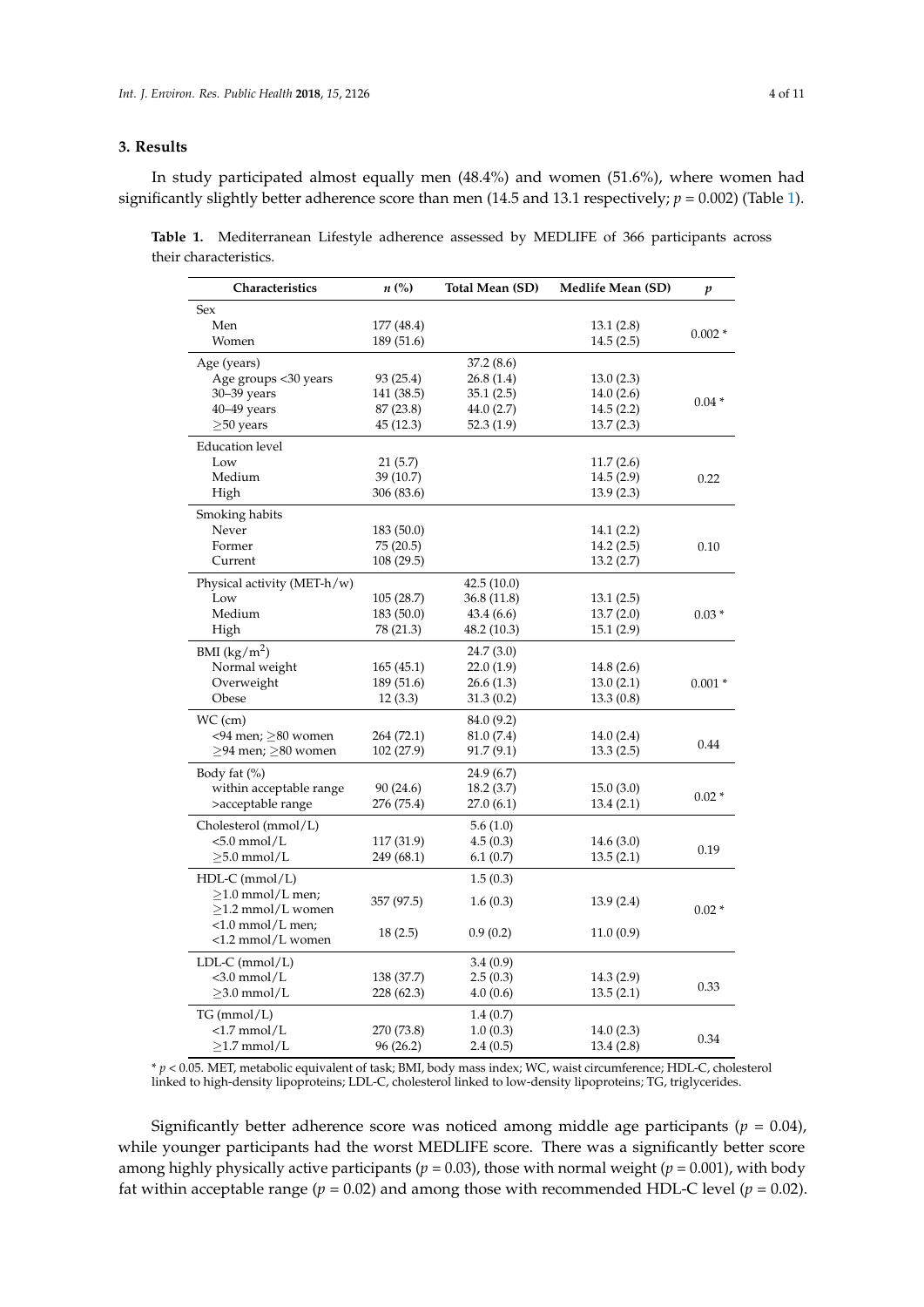As there were significantly more participants that were highly educated, they were expected to have better MEDLIFE score because of possible better nutrition knowledge, but the results showed that medium educational level group had better score than others, but with no significance. There was no significant difference in MEDLIFE score by smoking habits and recommendation classification of WC, blood cholesterol, LDL-C and TG. Almost three times more participants had unfavourable total and LDL-C ( $p = 0.01$ ), and there were significantly more of participants with favourable HDL-C ( $p = 0.04$ ). Those with adverse lipid profile had lower MEDLIFE score but not significantly different to those with favourable lipid profile. Considering that in our study participated 366 workers with average MEDLIFE score 13.8, the MEDLIFE score classification was into quartile groups as follows: Q1 (8–11), Q2 (12–13), Q3 (14–15) and Q4 (16–19). When it comes to MEDLIFE, 16.4% of participants (Q1) had low adherence, 63.1% had medium adherence (Q2 and Q3) and 20.5% higher adherence (Q4).

Table [2](#page-5-0) shows proportion of participants when scored 1 point for each of 28 MEDLIFE component, also each MEDLIFE component of the participants mean intakes after age-, sex- and energy adjustment. They are presented as servings per week or per day, and as hours per day, week or weekend concerning rest, social habits and conviviality, across quartile distribution. High percentage of participants (96.7%) scored 1 point for potato consumption, olive oil (92.6%), cereals (91.0%), herbs (88.5%), fish/seafood (69.7%), white meat (64.8%) and for water or tea (64.8%) consumption. About half of participants scored 1 point for processed meat (50.0%), eggs and legumes (54.1%), and fruits consumption (51.2%). About third of participants scored 1 point for vegetables (33.6%), low-fat dairy products (27.9%), nuts (24.6%) and snacks (22.2%). Participants scored worst for sweets consumption (9.8%) and red meat consumption (14.8%), while 17.2% of participants scored for one or two glasses of wine per day. Significantly more restricted salt (48.4%) than sugar (16.4%), and 84.4% of them reported to limit their snacking between meals. Only 19.7% reported whole grains preference. Regarding the resting hours, social habits and conviviality, all participants reported to sleep 6 to 8 h per day, 61.5% socialized more than 2 h per week with friends, while 23.8% of them took a siesta during weekends. Third of participants (27.0%) were physically active more than 2.5 h/week or 30 min/day and 30.3% were involved in collective sports (jogging, soccer, basketball etc.). Significant difference between participants' quartiles was for processed meat (*p* < 0.000), snacks (*p* < 0.000), nuts (*p* < 0.000), vegetables (*p* < 0.000) and salting meal limitation (*p* < 0.000). Spearman correlation coefficients between MEDLIFE components and overall MEDLIFE index (Table [2\)](#page-5-0), done for content validity among study participants, has revealed medium correlation for vegetables (0.66), limiting salt (0.53), nuts (0.52), and weak correlation for processed meat (0.50), snacks (0.48), fish/seafood (0.42), legumes (0.39), and fruits (0.35).

We found significant association to Mediterranean lifestyle as high adherence (highest quartile Q4) among women (OR = 1.3, 95% CI = 1.1–1.5), among highly physically active (OR = 1.3, 95% CI = 1.1–1.7) and those playing collective sports more than 2 h per week (OR =  $1.3$ ,  $95\%$  CI =  $1.1$ – $1.6$ ) (Table [3\)](#page-6-0).

Significant association to high adherence was noted among middle aged workers compared to other age groups (OR = 1.3, 95% CI = 1.1–1.7), for those having body fat within acceptable range (OR = 1.3, 95% CI = 1.1–1.6), having total cholesterol lower (OR = 1.2, 95% CI = 1.0–1.4) and HDL-C (OR =  $1.9$ ,  $95\%$  CI =  $1.0-3.6$ ) higher than recommended. Those with normal weight had 37% more odds to had MD and Mediterranean lifestyle compared to those being obese (OR  $= 1.4$ , 95% CI = 0.8–2.3). Inverse significant association was found among those with high educational level  $(OR = 0.6, 95\% CI = 0.4-0.9)$ . Those who never smoked and former smokers had 15% more odds to adhere to Mediterranean lifestyle (OR = 1.2,  $95\%$  CI = 0.9–1.4; OR = 1.2,  $95\%$  CI = 1.0–1.40, respectively). To verify relation of MD to MEDLIFE index, the participants' diet has been correlated and evaluated with a previously validated and used Mediterranean Diet Score index (MDS) [\[21\]](#page-10-4) to MEDLIFE index. Out of total 9 point of MDS index score, our participants scored on average 5.0 (SD 1.7), meaning that they had diet that moderately adhered to MD. The MDS index significantly correlated to MEDLIFE index ( $\rho = 0.70$ ;  $p < 0.0001$ ) and showed strong connection to MD habits (Table [3\)](#page-6-0).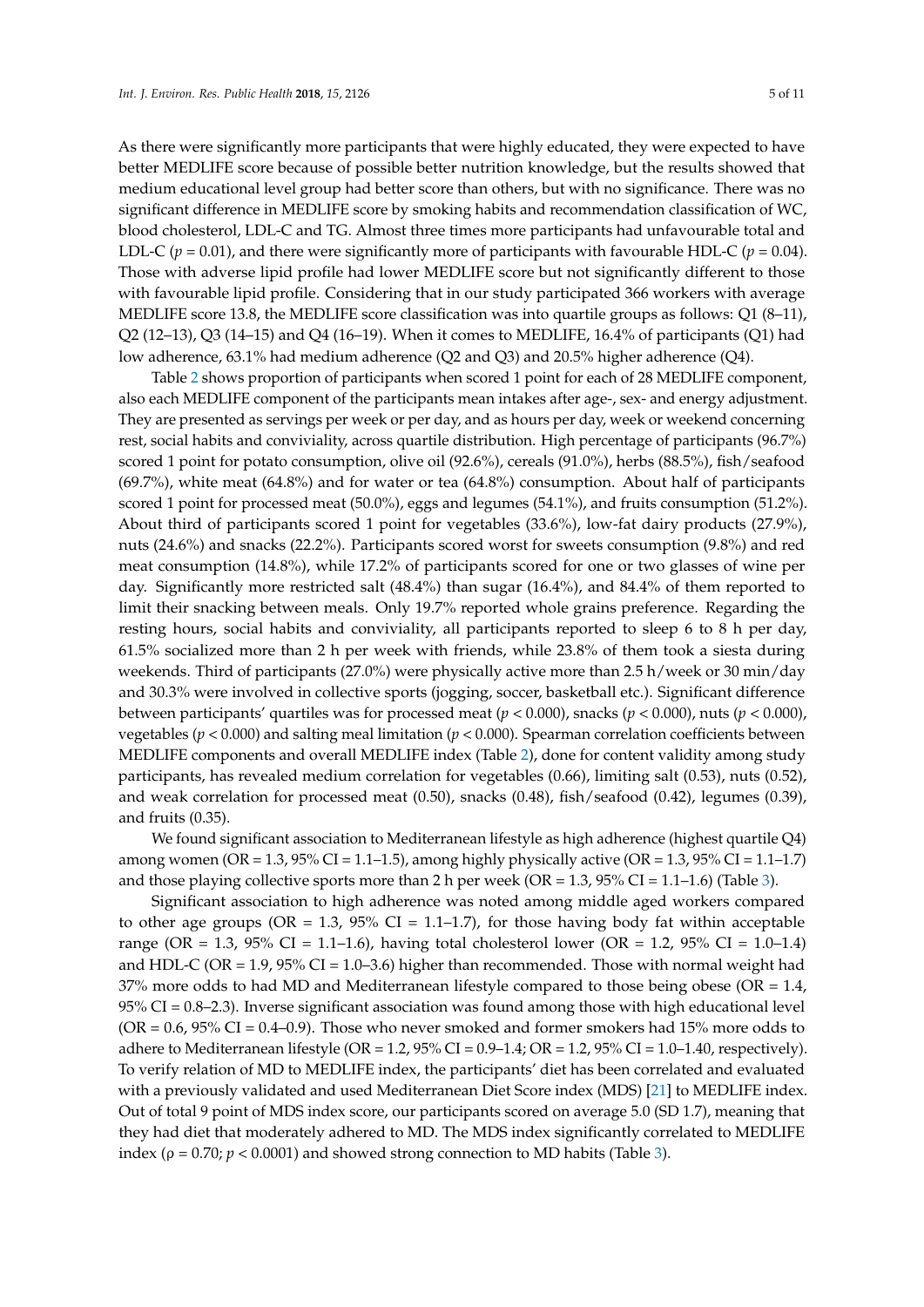| <b>MEDLIFE Components</b>  | $n\left(\%\right)$ | $Q1(n=48)$ |            | $Q2 (n = 138)$ |            | $O3 (n = 93)$ |            | $Q4 (n = 87)$ |            |                  |                 |
|----------------------------|--------------------|------------|------------|----------------|------------|---------------|------------|---------------|------------|------------------|-----------------|
|                            |                    | Mean       | 95% CI     | Mean           | 95% CI     | Mean          | 95% CI     | Mean          | 95% CI     | $\boldsymbol{p}$ | Spearman Rank ρ |
| Servings/week              |                    |            |            |                |            |               |            |               |            |                  |                 |
| Sweets                     | 36(9.8)            | $5.0\,$    | 3.1, 6.0   | 5.0            | 4.1, 5.9   | 4.8           | 3.6, 6.0   | 4.0           | 2.1, 7.5   | 0.25             | $-0.16$         |
| Red meat                   | 54 (14.8)          | 3.7        | 1.7, 5.1   | 2.9            | 2.6, 3.2   | 2.8           | 2.5, 3.1   | 2.9           | 1.5, 4.8   | 0.01             | $-0.21$         |
| Processed meat             | 183(50.0)          | 2.5        | 0.3, 4.2   | 1.4            | 1.1, 1.7   | 1.1           | 0.7, 1.4   | 0.6           | 0.0, 2.2   | $< 0.000*$       | $-0.45$         |
| Eggs                       | 198 (54.1)         | 0.8        | 0.0, 3.6   | 0.6            | 0.4, 0.7   | 0.6           | 0.4, 0.7   | 0.9           | 0.1, 2.1   | 0.09             | 0.13            |
| Legumes                    | 198(54.1)          | 0.6        | 0.0, 1.4   | 0.7            | 0.4, 0.9   | 1.0           | 0.7, 1.2   | 1.8           | 0.4, 3.5   | $< 0.000*$       | 0.39            |
| White meat                 | 237 (64.8)         | 0.9        | 0.0, 2.9   | 1.0            | 0.9, 1.2   | 1.2           | 0.9, 1.5   | 1.1           | 0.8, 2.9   | 0.84             | $-0.03$         |
| Fish/seafood               | 255(69.7)          | 1.5        | 0.8, 2.8   | 1.9            | 1.5, 2.3   | 2.9           | 2.3, 3.5   | 3.7           | 0.4, 10.8  | $0.000*$         | 0.42            |
| Potatoes                   | 354 (96.7)         | 1.2        | 0.0, 4.1   | 1.1            | 0.9, 1.2   | 0.9           | 0.7, 1.0   | 1.2           | 0.1, 4.2   | 0.96             | $-0.17$         |
| Snacks                     | 105(22.2)          | $0.0\,$    | 0.0, 0.0   | 0.2            | 0.0, 0.4   | $0.2\,$       | 0.0, 0.4   | 1.1           | 0.0, 2.5   | $< 0.000*$       | $0.48\,$        |
| Tea                        | 237 (64.8)         | 6.3        | 5.6, 8.8   | 6.9            | 6.0, 7.4   | 7.8           | 7.1, 8.5   | 6.5           | 5.6, 8.8   | 0.03             | 0.03            |
| Servings/day               |                    |            |            |                |            |               |            |               |            |                  |                 |
| Dairy products             | 102(27.9)          | 0.9        | 0.1, 2.0   | 0.9            | 0.8, 1.1   | 0.8           | 0.6, 0.9   | 0.7           | 0.1, 1.6   | 0.45             | $-0.13$         |
| <b>Nuts</b>                | 90(24.6)           | 0.2        | 0.0, 1.2   | 0.3            | 0.2, 0.5   | 0.7           | 0.4, 0.1   | 1.3           | 0.1, 2.7   | $< 0.000*$       | 0.52            |
| Herbs                      | 324 (88.5)         | 1.1        | 0.2, 1.9   | 0.7            | 0.5, 0.8   | 1.5           | 1.2, 1.8   | $1.2\,$       | 0.1, 1.6   | 0.21             | 0.17            |
| Fruit                      | 243 (51.2)         | 0.6        | 0.1, 1.6   | 1.8            | 1.6, 2.1   | 2.6           | 2.1, 3.1   | $4.0\,$       | 2.3, 4.1   | 0.05             | 0.35            |
| Vegetables                 | 123(33.6)          | 1.2        | 0.4, 2.8   | 0.5            | 0.4, 0.6   | 0.7           | 0.5, 0.8   | 4.1           | 2.4, 6.1   | $< 0.000*$       | 0.66            |
| Olive oil                  | 339 (92.6)         | 0.6        | 0.1, 0.9   | 5.9            | 5.2, 6.6   | 5.9           | 5.1, 6.7   | 0.4           | 0.2, 1.7   | 0.52             | 0.09            |
| Cereals                    | 333 (91.0)         | 7.8        | 2.5, 11.2  | 0.7            | 0.5, 0.8   | 1.5           | 1.2, 1.8   | 5.4           | 1.5, 7.3   | 0.09             | $-0.20$         |
| Wine                       | 63 (17.2)          | 0.3        | 0.0, 0.7   | 0.3            | 0.2, 0.4   | 0.3           | 0.1, 0.4   | 0.4           | 0.0, 1.5   | 0.35             | 0.09            |
| Whole grains preference ** | 72 (19.7)          | $0.0\,$    | 0.0, 0.0   | 23.9           | 11.1, 36.7 | 23.3          | 7.3, 39.4  | 20.7          | 5.0, 36.4  | 0.10             | 0.08            |
| Limit salt **              | 177 (48.4)         | 6.3        | 7.1, 19.6  | 37.0           | 22.5, 51.5 | 56.7          | 37.9, 75.5 | 79.3          | 63.6, 95.0 | $< 0.000*$       | 0.53            |
| Limit nibbling **          | 309 (84.4)         | 81.3       | 59.8, 92.7 | 87.0           | 76.8, 97.1 | 80.0          | 64.8, 95.2 | 86.2          | 72.7, 99.6 | 0.91             | 0.01            |
| Limit sugar **             | 60(16.4)           | 0.0        | 0.0, 0.0   | 15.2           | 4.4, 26.0  | 10.0          | 1.4, 21.4  | 34.5          | 16.1, 52.9 | $0.005*$         | 0.18            |
| Physical activity **       | 99 (27.0)          | 31.3       | 5.7, 56.7  | 19.6           | 7.7, 31.5  | 26.7          | 9.9, 43.5  | 38.0          | 19.2, 56.7 | 0.24             | 0.12            |
| Siesta/Nap <sup>**</sup>   | 87 (23.8)          | 12.5       | 5.7, 30.7  | 23.9           | 11.1, 36.7 | 23.3          | 7.3, 39.4  | 31.0          | 13.1, 48.9 | 0.38             | 0.17            |
| Hours of sleep/d           | 366 (100.0)        | 7.6        | 6.0, 8.0   | 7.3            | 7.1, 7.5   | 7.1           | 6.8, 7.4   | 6.9           | 6.0, 8.0   | $0.008*$         | $-0.23$         |
| Screen watching (h/d)      | 84 (22.9)          | 2.1        | 0.3, 4.0   | 1.9            | 1.5, 2.3   | 1.5           | 1.1, 1.9   | 1.9           | 0.8, 4.0   | 0.33             | $-0.05$         |
| Socialize (h/weekend)      | 225(61.5)          | 1.3        | 0.0, 4.0   | 1.7            | 1.2, 2.1   | 1.9           | 1.3, 2.6   | 1.3           | 0.0, 4.0   | 0.29             | 0.02            |
| Collective sports (h/week) | 111(30.3)          | 0.3        | 0.0, 4.0   | 0.8            | 0.4, 1.3   | 0.8           | 0.3, 1.2   | 1.3           | 0.0, 4.0   | $0.02*$          | 0.27            |

**Table 2.** Age-, sex- and energy-adjusted Mediterranean Lifestyle index components mean intakes and correlations according to quartile distribution among 366 participants.

<span id="page-5-0"></span>\* *p* < 0.05. \*\* Categorical variables are presented as the percentage of people who reach 1 point and 95% confidence interval.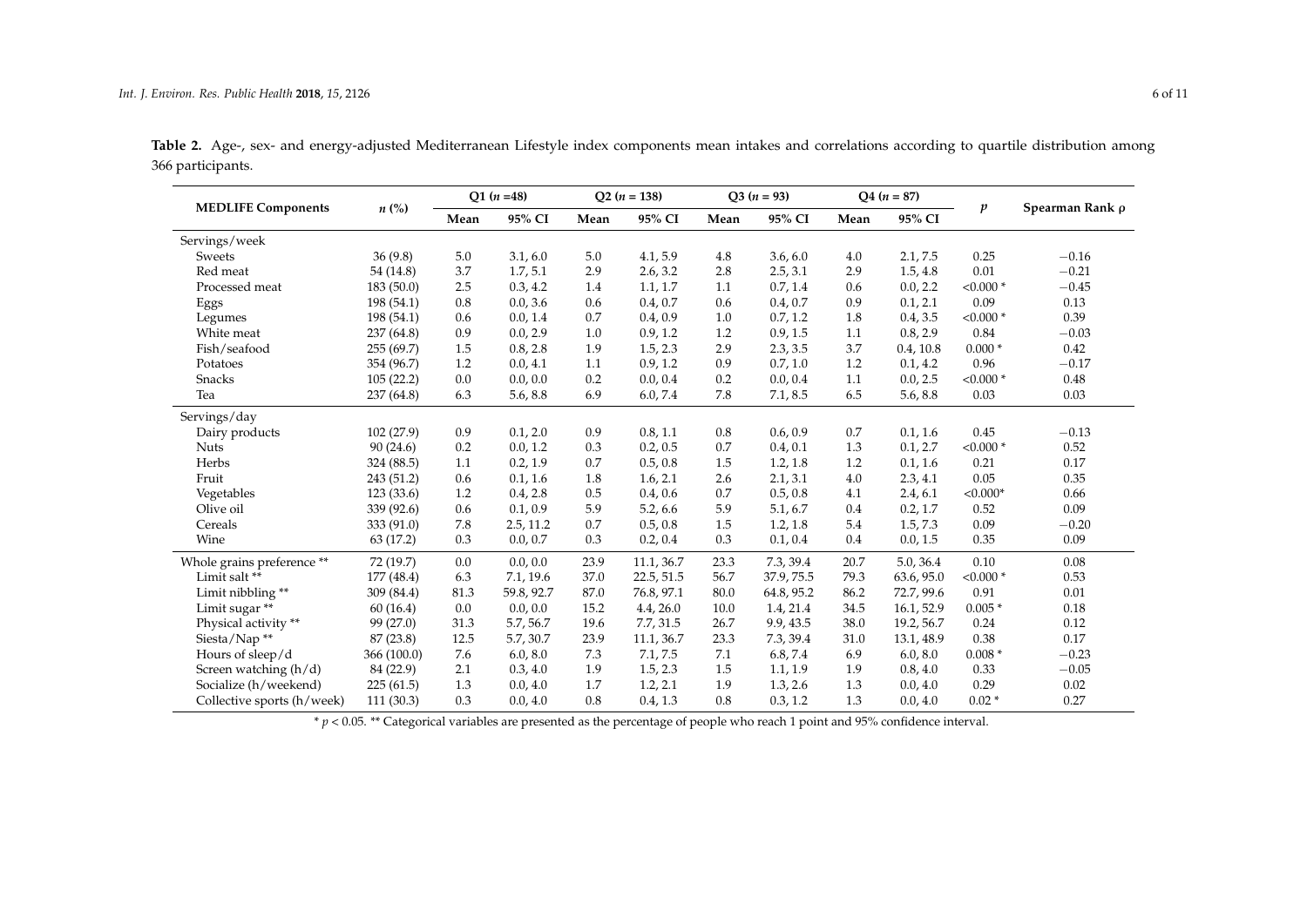|                                      |           |                | <b>MEDLIFE</b> Score |                | <b>High Adherence</b> |                |                  |
|--------------------------------------|-----------|----------------|----------------------|----------------|-----------------------|----------------|------------------|
| Characteristics                      | Q1        | Q <sub>2</sub> | Q <sub>3</sub>       | Q <sub>4</sub> | $\boldsymbol{p}$      | OR (95% CI)    | $\boldsymbol{p}$ |
| Sex                                  |           |                |                      |                |                       |                |                  |
| Men                                  | 30(62.5)  | 75 (54.3)      | 39 (41.9)            | 33 (37.9)      | 0.23                  | $\mathbf{1}$   |                  |
| Women                                | 18 (37.5) | 63(45.7)       | 54(58.1)             | 54(62.1)       |                       | 1.3(1.1, 1.5)  | $0.002*$         |
| Age groups                           |           |                |                      |                |                       |                |                  |
| $<$ 30 y                             | 24(50.0)  | 45(32.6)       | 9(9.6)               | 15(17.2)       |                       | $\mathbf{1}$   |                  |
| $30 - 39y$                           | 15(31.2)  | 45(32.6)       | 48 (51.6)            | 33 (37.9)      | $0.02*$               | 1.2(1.0, 1.5)  | 0.09             |
| $40 - 49y$                           | 0(0.0)    | 39(28.3)       | 18 (19.4)            | 30(34.5)       |                       | 1.3(1.1, 1.7)  | $0.02*$          |
| $\geq 50$ y                          | 9(18.8)   | 9(6.5)         | 18 (19.4)            | 9(10.4)        |                       | 1.2(0.9, 1.5)  | 0.31             |
| <b>Education</b> level               |           |                |                      |                |                       |                |                  |
| Low                                  | 6(12.5)   | 12(8.7)        | 3(3.2)               | 0(0.0)         |                       | $\mathbf{1}$   |                  |
| Medium                               | 0(0.0)    | 21(15.2)       | 6(6.5)               | 12(13.8)       | 0.25                  | 1.1(0.9, 1.4)  | 0.36             |
| High                                 | 42 (87.5) | 105(76.1)      | 84 (90.3)            | 75 (86.2)      |                       | 0.6(0.4, 0.9)  | $0.02*$          |
| Smoking habits                       |           |                |                      |                |                       |                |                  |
| Current                              | 24(50.0)  | 48 (34.8)      | 18 (19.4)            | 18 (20.7)      | 0.15                  | $\mathbf{1}$   |                  |
| Former                               | 12(25.0)  | 18(13.0)       | 18 (19.4)            | 24 (27.6)      |                       | 1.2(0.9, 1.4)  | 0.17             |
| Never                                | 12(25.0)  | 72 (52.2)      | 57(61.2)             | 45 (51.7)      |                       | 1.2(1.0, 1.4)  | 0.10             |
| Physical activity                    |           |                |                      |                |                       |                |                  |
| Low                                  | 18 (37.5) | 45(32.6)       | 30(32.2)             | 12(13.8)       | 0.07                  | $\mathbf{1}$   |                  |
| Medium                               | 18 (37.5) | 81 (58.7)      | 42(45.2)             | 42 (48.3)      |                       | 1.1(0.9, 1.4)  | 0.16             |
| High                                 | 12(25.0)  | 12(8.7)        | 21(22.6)             | 33 (37.9)      |                       | 1.3(1.1, 1.7)  | $0.009*$         |
| Siesta/nap during weekend            |           |                |                      |                |                       |                |                  |
| No                                   | 42 (87.5) | 102 (73.9)     | 75 (80.6)            | 60(69.0)       | 0.49                  | $\mathbf{1}$   |                  |
| Yes                                  | 6(12.5)   | 36(26.1)       | 18 (19.4)            | 27(31.0)       |                       | 1.1(0.9, 1.3)  | 0.23             |
| Socializing with friends             |           |                |                      |                |                       |                |                  |
| <2 h/w                               | 30(62.5)  | 48 (34.8)      | 33(35.5)             | 30(34.5)       | 0.21                  | $\mathbf{1}$   |                  |
| >2 h/w                               | 18 (37.5) | 90(65.2)       | 60(64.5)             | 57(65.5)       |                       | $1.1(0.9-1.3)$ | 0.21             |
| Collective sports                    |           |                |                      |                |                       |                |                  |
| <2 h/w                               | 45 (93.7) | 102 (73.9)     | 63 (67.3)            | 45(51.7)       | $0.000*$              | $\mathbf{1}$   |                  |
| $\geq$ 2 h/w                         | 3(6.3)    | 36(26.1)       | 30(32.2)             | 42 (48.3)      |                       | $1.3(1.1-1.6)$ | $0.001*$         |
| <b>BMI</b> Obese                     | 0(0.0)    | 9(6.5)         | 3(3.2)               | 0(0.0)         |                       | $\mathbf{1}$   |                  |
| Overweight                           | 33 (68.8) | 75 (54.4)      | 48 (51.6)            | 33 (38.0)      | 0.25                  | $0.9(0.6-1.6)$ | 0.82             |
| Normal weight                        | 15(31.2)  | 54 (39.1)      | 42(45.2)             | 54(62.1)       |                       | $1.4(0.8-2.3)$ | 0.24             |
| WC                                   |           |                |                      |                |                       |                |                  |
| $\geq$ 94 cm men;                    | 18 (37.5) | 36(26.1)       | 27(29.0)             | 21(24.1)       |                       | $\mathbf{1}$   |                  |
| $\geq$ 80 cm women                   |           |                |                      |                | 0.79                  |                |                  |
| <94 cm men;<br>$\geq 80$ cm women    | 30(62.5)  | 102 (73.9)     | 66 (71.0)            | 66 (75.9)      |                       | $1.1(1.0-1.4)$ | 0.15             |
|                                      |           |                |                      |                |                       |                |                  |
| Body fat $(\%)$<br>>acceptable range | 27(56.2)  | 126(91.3)      | 75 (80.6)            | 45 (51.7)      | $0.000*$              | $\mathbf{1}$   |                  |
| within acceptable range              | 21 (43.8) | 12(8.7)        | 18 (19.4)            | 42 (48.3)      |                       | $1.3(1.1-1.6)$ | $0.003*$         |
|                                      |           |                |                      |                |                       |                |                  |
| Cholesterol<br>$\geq$ 5.0 mmol/L     | 27(56.2)  | 102 (73.9)     | 75 (80.6)            | 45 (51.7)      | $0.01 *$              | $\mathbf{1}$   |                  |
| $< 5.0$ mmol/L                       | 21(43.8)  | 36(26.1)       | 18 (19.4)            | 42 (48.3)      |                       | $1.2(1.0-1.4)$ | $0.03*$          |
| $HDL-C$                              |           |                |                      |                |                       |                |                  |
| $<$ 1.0 mmol/L men                   |           |                |                      |                |                       |                |                  |
| <1.2 mmol/L women                    | 6(12.5)   | 3(2.2)         | 0(0.0)               | 0(0.0)         | $0.04*$               | $\mathbf{1}$   |                  |
| $\geq$ 1.0 mmol/L men                |           |                |                      |                |                       |                |                  |
| $>1.2$ mmol/L women                  | 42 (87.5) | 135 (97.8)     | 93 (100.0)           | 87 (100.0)     |                       | $1.9(1.0-3.6)$ | $0.04*$          |
| LDL-C                                |           |                |                      |                |                       |                |                  |
| $>3.0$ mmol/L                        | 21(43.8)  | 96 (69.6)      | 66 (71.0)            | 45 (51.7)      | 0.12                  | $\mathbf{1}$   |                  |
| $<$ 3.0 mmol/L                       | 27(56.2)  | 42(30.4)       | 27(29.0)             | 42 (48.3)      |                       | $1.1(1.0-1.3)$ | 0.09             |
| TG                                   |           |                |                      |                |                       |                |                  |
| $\geq$ 1.7 mmol/L                    | 18 (37.5) | 30(21.7)       | 21(22.6)             | 27(31.0)       | 0.55                  | $\mathbf{1}$   |                  |
| $<$ 1.7 mmol/L                       | 30(62.5)  | 108 (78.3)     | 72 (77.4)            | 60(69.0)       |                       | $1.1(0.9-1.3)$ | 0.25             |

<span id="page-6-0"></span>**Table 3.** Participants' characteristics by MEDLIFE quartiles and multiple logistic regression analysis of variables associated with high adherence to MEDLIFE (Q1–Q3 vs. Q4).

\* *p* < 0.05. BMI, body mass index; WC, waist circumference; HDL, cholesterol linked to high-density lipoproteins; LDL, cholesterol linked to low-density lipoproteins; TG, triglycerides.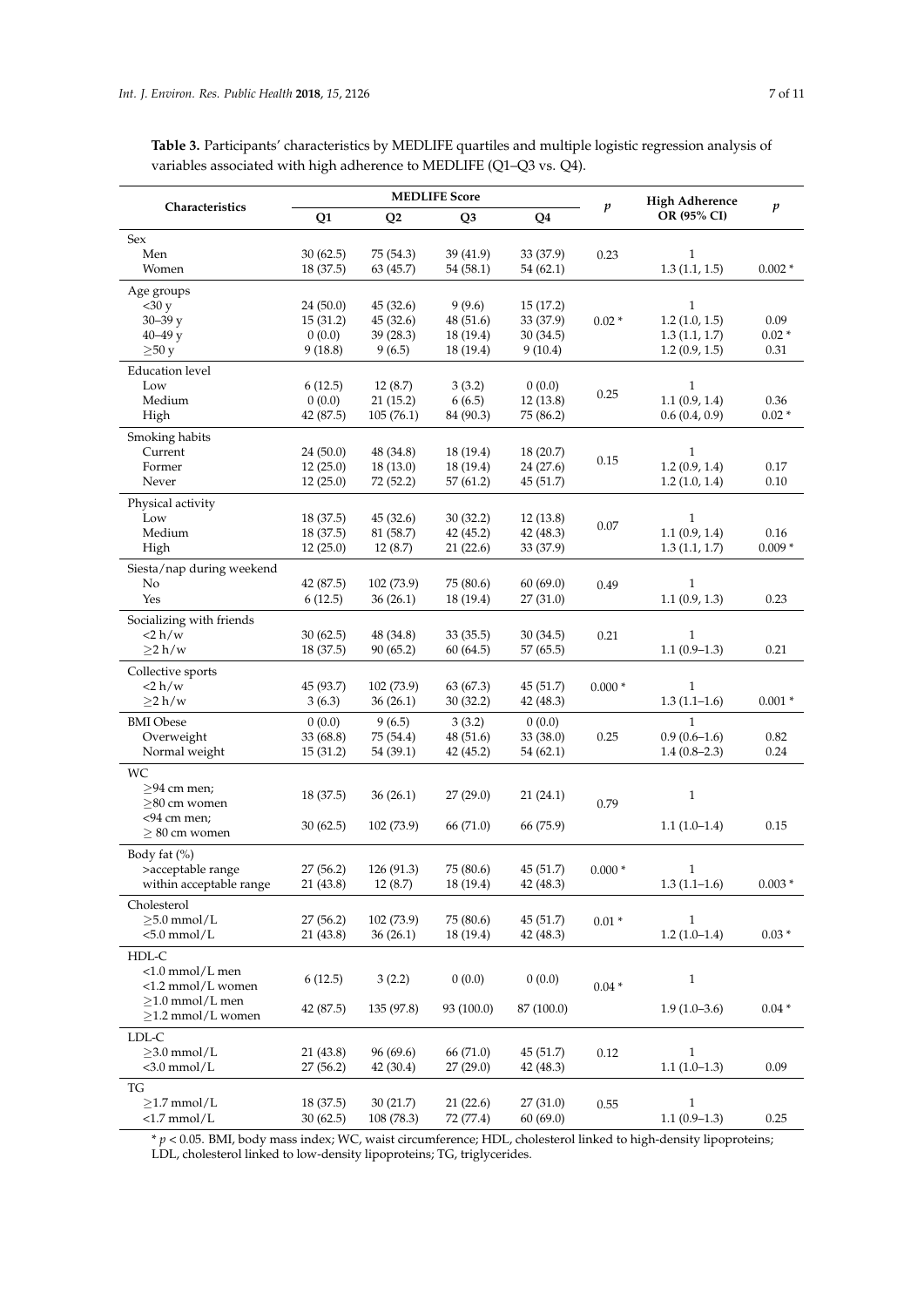#### **4. Discussion**

To our knowledge, this is the first Croatian study on Mediterranean lifestyle that, beside MD habits, evaluates habits of physical activity, adequate rest in form of siesta and social engagements such as socializing with friends or family. This study revealed that two thirds of our participants socialized with friends more than 2 h per week, third were physically active and siesta was practiced by one quarter of participants. MEDLIFE index showed that siesta was not significant part of Mediterranean way of life of our participants but conviviality or playing collective sports was significant. Our participants were slightly more physically active and more socialized, they had more adequate rest, but two times less in the form of siesta and two times more spent time screen watching than the Spanish workers' that evaluated with MEDLIFE index [\[10\]](#page-9-9). Highly physically active participants adhered significantly better to the Mediterranean lifestyle, especially those who played collective sports more than 2 h per week. Those findings could be explained by the younger age of our participants, since the average age of highly active participants was 30.3 years, while average age of participants with medium and low physical activity habits was 38.3 years. It is assumed that physically active lifestyle is adopted as a healthy way of life, because of physical activity health messages to which the younger generations are more exposed to, through their education and electronic media usage. Younger participants could have more free leisure time compared to older work associates, and more time to take care of themselves, and they chose to spend it by being physically active. In adverse, younger participants had more unhealthy dietary habits which weakly adhered to MD. It is assumed that younger participants disregard diet quality, cooking and MD heritage which represents potential unhealthy dietary habits with possible effects on health at older age, and it is necessary for public health nutrition actions to focus more on younger populations. Recent study on adherence to MD among 2768 inhabitants of southern Croatia [\[22\]](#page-10-5) also revealed diminishing adherence to MD among younger generations, and authors also emphasized the public health priority in order to improve dietary habits with emphasis on MD due to its importance of cultural heritage.

Most of our participants had dietary habits that moderately adhered to MD, but there were almost twice more participants with dietary habits close to MD than those not adhering to MD. Italians also showed that their younger inhabitants of Southern Italy progressively abound traditional MD habits [\[23\]](#page-10-6), which they explained with economic costs of healthier foods included in MD, hypothesizing that noticed food pattern shift is due to higher availability of lower nutritional quality foods accompanied with healthy foods higher prices. Croatian food prices are a bit lower than European means, lower than Italian and very similar to Spain and Portugal prices [\[24\]](#page-10-7). The previously mentioned Italian study [\[23\]](#page-10-6) also revealed that MD was directly associated with education, more among those with medium education level, which is like our results. South West England workplace nutrition intervention with MD [\[25\]](#page-10-8) also found MD better connection with higher education. The authors, based on their findings, suggested that future interventions should promote more legumes, fish and olive oil and to decrease intake of red meat and poultry which could be used in our settings, due to similar food groups' consumptions results of our participants. Our workers consumed insufficiently legumes, fruits and vegetables, with high prevalence of sweets, snacks and red meat consumption, which is more similar to western-like dietary pattern. It results that the plant-based promotion is a profound outset for future Croatian public health nutrition promotion. The food group consumption of the participants had similarities to recent Spain study [\[26\]](#page-10-9), where the researchers highlighted lower adherence to MD noticed in different parts of Spain, which is in line with the high prevalence of hypertension representing increased CVD risk. Croatia has been classified as a high-risk CVD risk country [\[11\]](#page-9-10), and by evaluating the participants' lipid profile we could better arrange their later nutrition and lifestyle education in order to prevent CVD development. Cardiovascular diseases are the main cause of premature death among working European population and WHO European Region is setting a target to reduce CVD premature deaths by 1.5% annually until 2020 [\[27\]](#page-10-10), so with public health intervention programs that use MEDLIFE index could be useful for CVD prevention. MEDLIFE index showed that MD and lifestyle is significantly connected to acceptable range fat content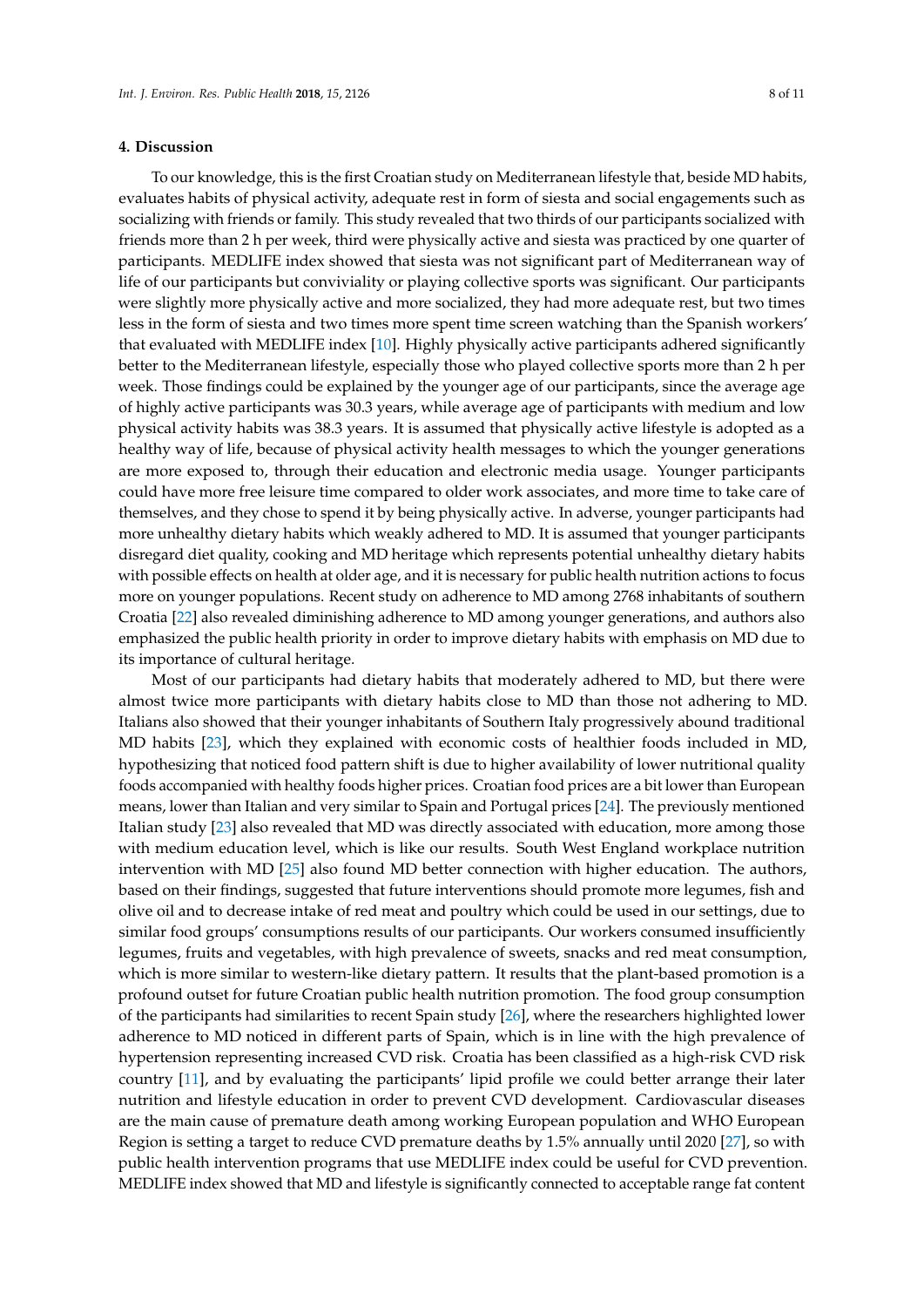which could be explained with participants' high physical activity. Our participants mostly tend to have unfavorable lipid profile, higher total cholesterol level, but significantly high proportion of participants had good HDL-C level which could be due to participants' younger age. Therefore, it is necessary to monitor youngsters' health and lifestyle to prevent later possible CVD events, along with promotion of Mediterranean diet and lifestyle. It is worthy to mention that high proportion of participants had recommended daily olive oil and weekly fish intake and those MD foods are recognized in preventing CVD risks [\[3\]](#page-9-2). The study done on 1284 hospitalized patients due to acute or chronic ischemic heart disease in hospitals across Croatia showed that patients with chronic heart disease had more MD habits, concluding that MD is associated with reduced risk of developing cardiovascular disease [\[28\]](#page-10-11). Those participants with unfavorable lipid profile had lower adherence to MD and lifestyle, which expose them more to CVD risk, and our results are similar to the results of lipid profile of Spanish workers [\[29\]](#page-10-12). Those workers with western-like diet characteristics had lover HDL-C levels while those with diet close to MD had higher HDL-C levels, which is also similar to our findings. In fact, the participants with favorable HDL-C level had significantly 93% better odds to adhere to Mediterranean lifestyle.

Our study had some limitations that include relatively small number of participants, possible recall bias, and a lack of other possible confounders such as marital status, number of family members and income values that could affect dietary and lifestyle habits as well as the adherence to Mediterranean diet and lifestyle.

The strengths of our study findings rely on similarities to other studies among working population on adherence to MD and lipid profile, showing that adults from northern Mediterranean part of Croatia have similar Mediterranean lifestyle habits to those from other parts of Mediterranean [\[10,](#page-9-9)[22,](#page-10-5)[23,](#page-10-6)[26\]](#page-10-9). It is revealed that Mediterranean diet and lifestyle is more present among women, middle aged and those with medium education level. Croatian dietary study among women [\[19\]](#page-10-2) showed that by aging women tend to improve their diet quality. Therefore, as women have substantial influence on family dietary habits, it would be significant for public health dietary messages to address more to middle aged women. Physical activity and non-smoking as healthy way of life were also better connected to Mediterranean lifestyle, likewise participants' better health condition. Although there were confirmed previous similar findings that younger population diminish Mediterranean dietary pattern, MEDLIFE index revealed that Mediterranean lifestyle like physical activity and conviviality is better ingrained among younger participants, which presents MEDLIFE index a good tool for revealing significant health confounders. It is shown that MEDLFE index is simple to use, valid and significant for revealing the Mediterranean lifestyle adherence, also in revealing the MD and lifestyle association to CVD biomarkers, and for lifestyle assessment in public health intervention programs.

#### **5. Conclusions**

It can be concluded that Mediterranean lifestyle adherence is associated to lower risk factors for CVD among studied participants. The study results have revealed that future public health messages should be focused more on younger generations promoting more Mediterranean diet and lifestyle, using nutrition education by utilizing more electronic media. Croatian study on students' nutrition knowledge [\[18\]](#page-10-1) showed significant influence of better nutrition knowledge on better diet quality, so it is important to provide better nutrition education to younger generations. In addition, by promoting Mediterranean lifestyle, not only MD, public health programs should encourage employees to promote and implement Mediterranean lifestyle among their employees and directly participate in CVD prevention. The workplace is proven to be a good setting to implement healthy lifestyle through nutrition and lifestyle education, so by using MEDLIFE index as prior assessment tool it is possible to arrange better and target intervention program among working population.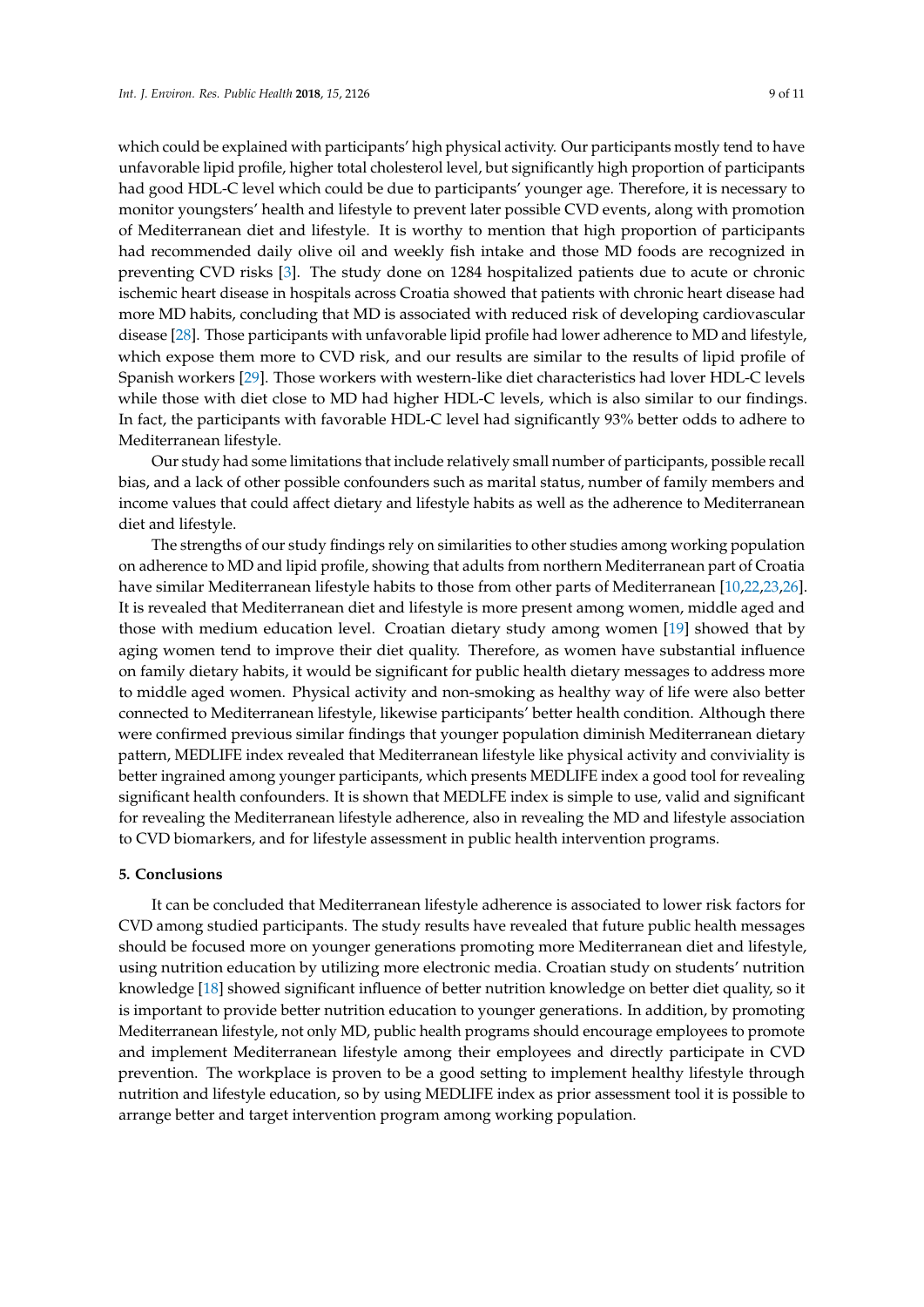**Author Contributions:** Conceptualization, S.P.Ž.; Data analysis, G.K.J.; Investigation, S.P.Ž. and G.K.J.; Formal analysis, N.D.Z.; Methodology, S.P.Ž and G.K.J.; Project administration, N.D.Z.; Supervision, G.K.J.; Writing original draft, S.P.Ž.; Review and editing, V.M. and Ž.S.

**Funding:** This research received no external funding.

**Conflicts of Interest:** The authors declare no conflict of interest.

# **References**

- <span id="page-9-0"></span>1. Maes, L.; Van Cauwenberghe, E.; Van Lippevelde, W.; Spittaels, H.; De Pauw, E.; Oppert, J.M.; Van Lenthe, F.J.; Brug, J.; De Bourdeaudhuij, I. Effectiveness of workplace interventions in Europe promoting healthy eating: A systematic review. *Eur. J. Public Health* **2012**, *22*, 677–683. [\[CrossRef\]](http://dx.doi.org/10.1093/eurpub/ckr098)
- <span id="page-9-1"></span>2. World Health Organization, Regional Office for Europe. Nutrition, Physical Activity and Obesity Data for Croatia. 2013. Available online: [http://www.euro.who.int/data/assets/pdf\\_file/0003/243291/Croatia-](http://www.euro.who.int/data/assets/pdf_file/0003/243291/Croatia-WHO-Country-Profile.pdf)[WHO-Country-Profile.pdf](http://www.euro.who.int/data/assets/pdf_file/0003/243291/Croatia-WHO-Country-Profile.pdf) (accessed on 5 August 2018).
- <span id="page-9-2"></span>3. Martínez-González, M.A.; Salas-Salvadó, J.; Estruch, R.; Corella, D.; Fitó, M.; Ros, E. Benefits of the Mediterranean Diet: Insights from the PREDIMED Study. *Prog. Cardiovasc. Dis.* **2015**, *58*, 50–60. [\[CrossRef\]](http://dx.doi.org/10.1016/j.pcad.2015.04.003)
- <span id="page-9-3"></span>4. Trichopoulou, A.; Martínez-González, M.A.; Tong, T.Y.; Forouhi, N.G.; Khandelwal, S.; Prabhakaran, D.; Mozaffarian, D.; de Lorgeril, M. Definitions and potential health benefits of the Mediterranean diet: Views from experts around the world. *BMC Med.* **2014**, *12*, 112. [\[CrossRef\]](http://dx.doi.org/10.1186/1741-7015-12-112)
- <span id="page-9-4"></span>5. Korre, M.; Tsoukas, M.A.; Frantzeskou, E.; Yang, J.; Kales, S.N. Mediterranean diet and workplace health promotion. *Curr. Cardiovasc. Risk. Rep.* **2014**, *8*, 416. [\[CrossRef\]](http://dx.doi.org/10.1007/s12170-014-0416-3)
- <span id="page-9-5"></span>6. Korre, M.; Kalogerakou, T.; Sotos-Prieto, M.; Kales, S.N. What Is the Mediterranean Diet and How Can It Be Used to Promote Workplace Health? *J. Occup. Environ. Med.* **2016**, *58*, e111–e113. [\[CrossRef\]](http://dx.doi.org/10.1097/JOM.00000000000006817)
- <span id="page-9-6"></span>7. Danielsson, L.; Bertilsson, M.; Holmgren, K.; Hensing, G. Working in dissonance: Experiences of work instability in workers with common mental disorders. *BMC Public Health* **2017**, *18*, 472. [\[CrossRef\]](http://dx.doi.org/10.1186/s12889-017-4388-3)
- <span id="page-9-7"></span>8. United Nations Educational, Scientific and Cultural Organization (UNESCO). Mediterranean Diet. 2013. Available online: <http://www.unesco.org/culture/ich/en/RL/00884> (accessed on 15 August 2018).
- <span id="page-9-8"></span>9. Bach-Faig, A.; Berry, E.M.; Lairon, D.; Reguant, J.; Trichopoulou, A.; Dernini, S.; Medina, F.X.; Battino, M.; Belahsen, R.; Miranda, G.; et al. Mediterranean diet pyramid today. Science and cultural updates. *Public Health Nutr.* **2011**, *14*, 2274–2284. [\[CrossRef\]](http://dx.doi.org/10.1017/S1368980011002515)
- <span id="page-9-9"></span>10. Sotos-Prieto, M.; Moreno-Franco, B.; Ordovás, J.M.; León, M.; Casasnovas, J.A.; Peñalvo, J.L. Design and development of an instrument to measure overall lifestyle habits for epidemiological research: The Mediterranean Lifestyle (MEDLIFE) index. *Public Health Nutr.* **2015**, *18*, 959–967. [\[CrossRef\]](http://dx.doi.org/10.1017/S1368980014001360) [\[PubMed\]](http://www.ncbi.nlm.nih.gov/pubmed/25025396)
- <span id="page-9-10"></span>11. Piepoli, M.F.; Hoes, A.W.; Agewall, S.; Albus, C.; Brotons, C.; Catapano, A.L.; Cooney, M.T.; Corrà, U.; Cosyns, B.; Deaton, C.; et al. European Guidelines on cardiovascular disease prevention in clinical practice. *Rev. Esp. Cardiol.* **2016**, *69*, 939. [\[CrossRef\]](http://dx.doi.org/10.1016/j.rec.2016.09.009) [\[PubMed\]](http://www.ncbi.nlm.nih.gov/pubmed/27692125)
- <span id="page-9-11"></span>12. OECD/European Observatory on Health Systems and Policies. *Croatia: Country Health Profle 2017, State of Health in the EU*; OECD Publishing, Paris/European Observatory on Health Systems and Policies: Brussels, Belgium, 2017. Available online: [https://www.oecd-ilibrary.org/social-issues-migration-health/croatia](https://www.oecd-ilibrary.org/social-issues-migration-health/croatia-country-health-profile-2017_9789264283312-en)[country-health-profile-2017\\_9789264283312-en](https://www.oecd-ilibrary.org/social-issues-migration-health/croatia-country-health-profile-2017_9789264283312-en) (accessed on 28 May 2018).
- <span id="page-9-12"></span>13. Friedewald, W.T.; Levy, R.I.; Fredrickson, D.S. Estimation of the concentration of low-density lipoprotein cholesterol in plasma, without use of the preparative ultracentrifuge. *Clin. Chem.* **1972**, *18*, 499–502. [\[PubMed\]](http://www.ncbi.nlm.nih.gov/pubmed/4337382)
- <span id="page-9-13"></span>14. Piepoli, M.F. European Guidelines on cardiovascular disease prevention in clinical practice: The Sixth Joint Task Force of the European Society of Cardiology and Other Societies on Cardiovascular Disease Prevention in Clinical Practice (constituted by representatives of 10 societies and by invited experts). *Int. J. Behav. Med.* **2017**, *24*, 321–419. [\[CrossRef\]](http://dx.doi.org/10.1007/s12529-016-9583-6)
- <span id="page-9-14"></span>15. Nieman, D.C.; Butterworth, D.E.; Nieman, C.N. *Exercise Testing and Prescription: A Health-Related Approach*, 5th ed.; McGraw-Hill Higher Education: Boston, MA, USA, 2003; pp. 87–135, ISBN 0072552530.
- <span id="page-9-15"></span>16. Craig, C.L.; Marshall, A.L.; Sjöström, M.; Bauman, A.E.; Booth, M.L.; Ainsworth, B.E.; Pratt, M.; Ekelund, U.; Yngve, A.; Sallis, J.F.; et al. International physical activity questionnaire: 12-country reliability and validity. *Med. Sci. Sports Exerc.* **2003**, *35*, 1381–1395. [\[CrossRef\]](http://dx.doi.org/10.1249/01.MSS.0000078924.61453.FB) [\[PubMed\]](http://www.ncbi.nlm.nih.gov/pubmed/12900694)